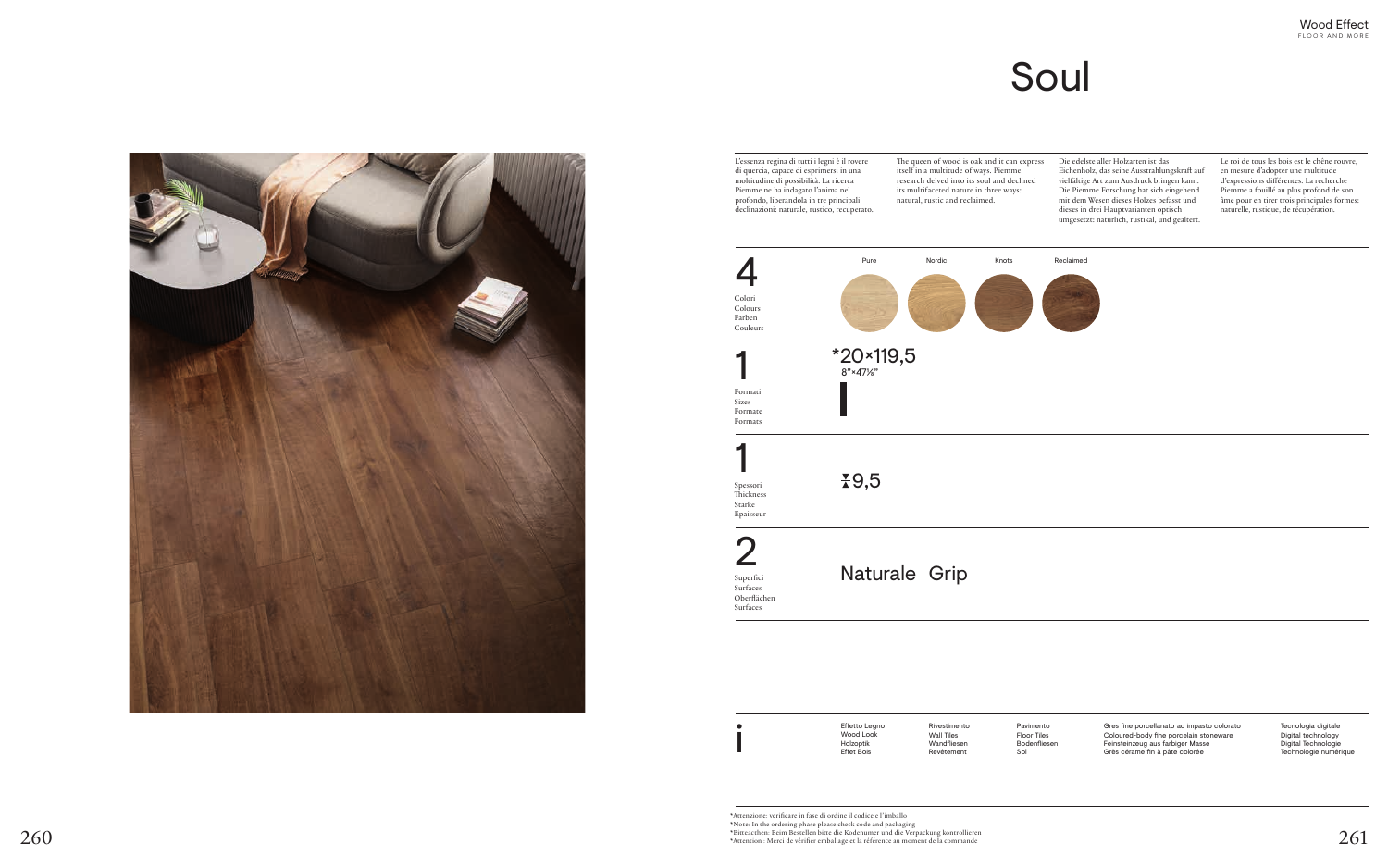Posa Corretta (Shield) (Shield) correct laying Posa Sfalsata non consentita (Shield) (Shield) wrong laying

 $262$  Becial pieces Becial pieces Battiscopa 4,5×119,5 <del>I</del> 9,5 Pezzi speciali

## Soul







Posa Corretta Fondi 20x119,5 Correct Laying of Tiles 20x119,5



Posa Sconsigliata Fondi 20x119,5 Wrong Laying No 50% Tiles 20x119,5

Per un risultato di posa ottimale si consiglia di prelevare i listoni da 5 scatole contemporaneamente.

For best installation results, we suggest taking the floorboard tiles from 5 boxes at the same time.

### Pure









**02986** | Soul Shield Nat/Ret







**02953** | Soul Reclaimed Nat/Ret **03095** | Soul Reclaimed Grip/Ret

20×15 **02990** | Soul Kaleido Dark Nat/Ret